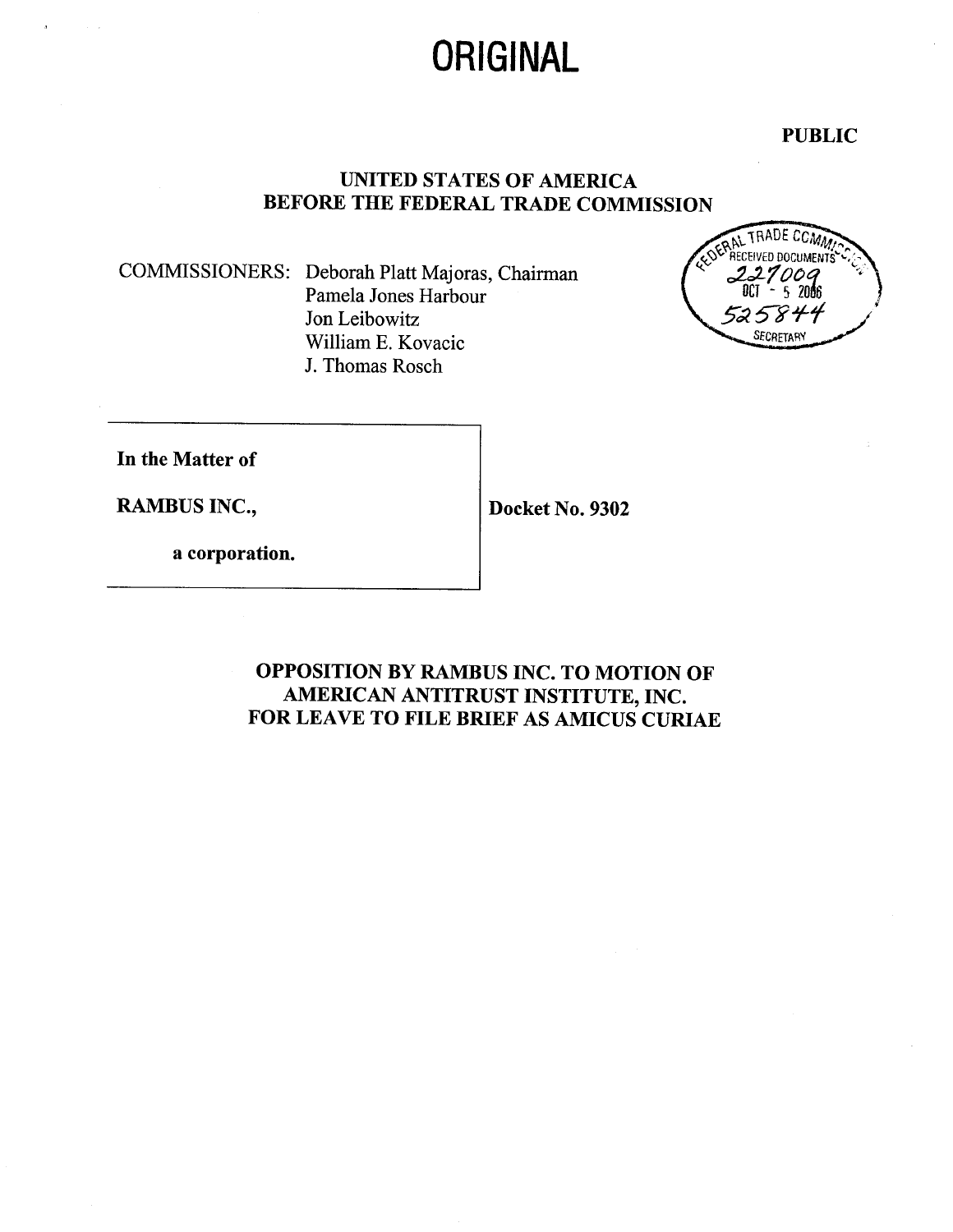#### I. **INTRODUCTION**

Respondent Rambus Inc. ("Rambus") respectfully submits this opposition to the motion by American Antitrust Institute, Inc. (hereinafter "the AAI") for leave to file an amicus brief in connection with the remedy phase of this proceeding. The AAI's motion and proposed brief are procedurally and substantively improper, and the motion for leave to fie the brief should be denied.

# II. AAI'S BRIEF IS UNTIMELY. AND ITS CONSIDERATION WOULD BE INAPPROPRIATE AND PREJUDICIAL

The Commission's July 31, 2006 Order established a simultaneous briefing schedule relating to remedy issues, pursuant to which both parties fied principal briefs September 15, 2006 and reply briefs on September 29, 2006. Although all of the other third paries who sought leave to file amicus briefs in this matter fied their motions for leave on September 15, 2006, when the parties' principal briefs were due, the AAI chose to wait until September 29, 2006. In defending its delay, the AAI relies solely on Rule 29 of the Federal Rules of Appellate Procedure, which "permits *amicus curiae* briefs to be filed subsequent to the filing of the appellant's or petitioner's principal brief." AAI Brief at 1.

The Commission recently rejected this precise argument. See Order Denying Motion for Leave to File Brief Amicus Curiae, In Re North Texas Specialty Physicians, 2005 WL 1541535 (June 7, 2005) ("North Texas"). In North Texas, the Voluntary Trade Council ("the VTC") sought leave to file an amicus brief thirty days after the respondent had filed its opening brief on appeal. The Commission rejected the VTC's argument that Rule 29 of the Federal Rules of Appellate Procedure, which allows amicus briefs to be filed after a party's principal brief, supported its position. Id. The Commission held that

 $-1-$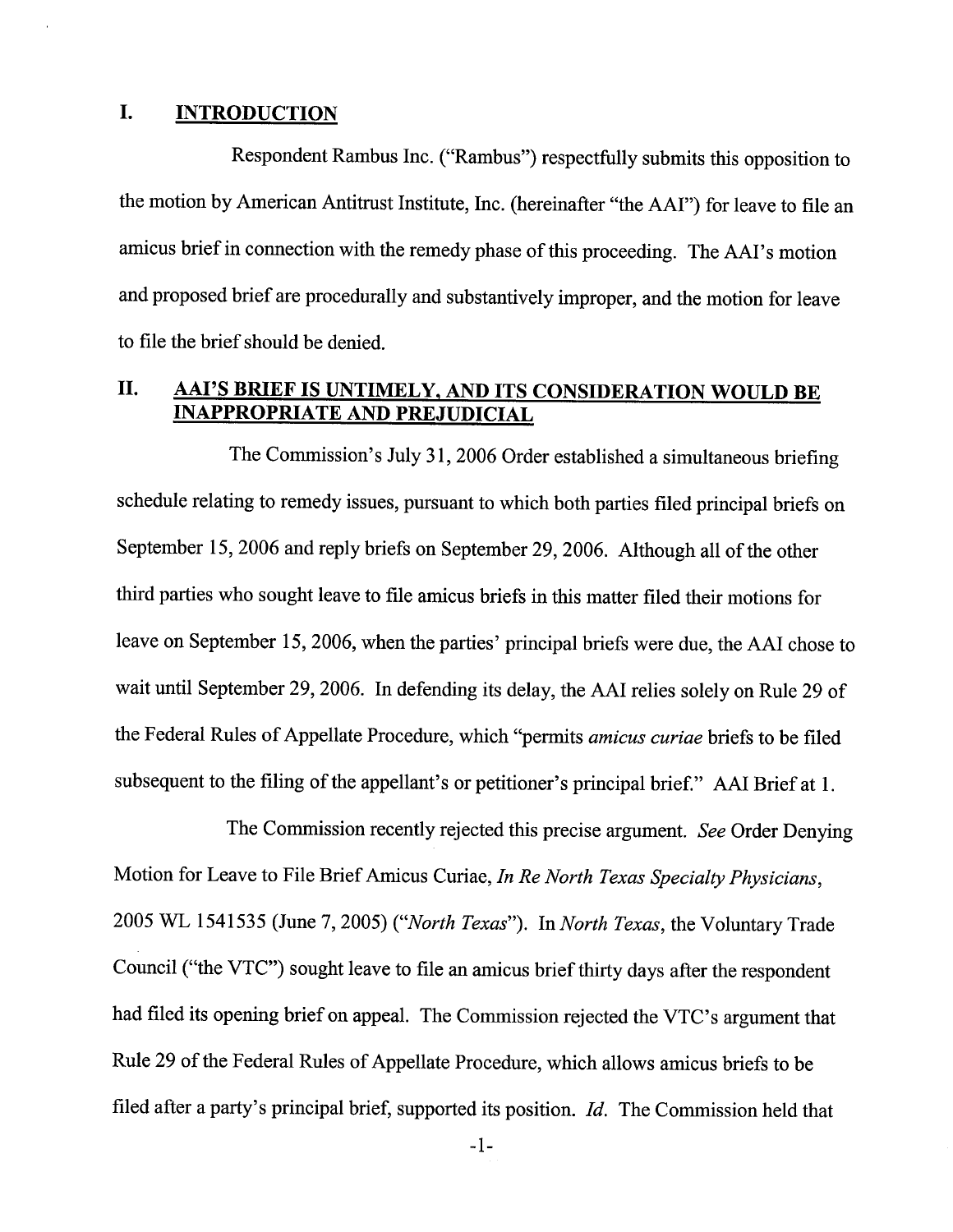the Federal Rules "are not applicable to the Commission" and that "(eJven if the Commission followed Rule 29, it would not aid VTC," for Rule 29 would have required that the amicus brief be filed no later than seven days after the petitioner's principal brief. Id. at n.3, citing Federal Rule of Appellate Procedure 29(e) (requiring all amicus briefs, even those claiming to be neutral, to be filed no later than seven days after appellant' opening brief). $^{1}$ 

The Commission's holding in North Texas is fully applicable here. Rule 29 does not apply here, and the rule that *does* apply, 16 C.F.R.  $\S 3.52(i)$ , required the AAI to file its motion on September 15, 2006, as the other *amici* did. Even if Rule 29 *did* apply, moreover, the AAI's brief would still be untimely, since it was filed fourteen days (or ten business days) after the parties' principal briefs were filed. *Id*.

The AAI's decision to delay its filing involves more than just a technical failure to follow the rules. By waiting until the parties' reply briefs were filed, the AAI robbed the parties of the abilty to respond to the AAI's arguments in their own briefs. The Commission's consideration of the AAI's untimely arguments would thus prejudice the parties. See generally Advisory Committee Notes to 1998 Amendment to Rule 29(e), reprinted in West's Fed. Civ. Proc. and Rules (2006 Rev. Ed.), at p. 549 (explaining that the "7-day period" under Rule 29(e) for filing amicus briefs is intended to provide "sufficient time to review arguments made by the amicus and address them in the party's

<sup>&</sup>lt;sup>1</sup> In addition, if Rule 29 were applicable here, the AAI's brief would likely violate that rule's limits on the length of amicus briefs. See Fed. R. App. Proc. 29(d) (limiting amicus brief to half the length allowed to the paries). The AAI cannot pick and choose which parts of Rule 29 it wishes to import into the Commission's procedures.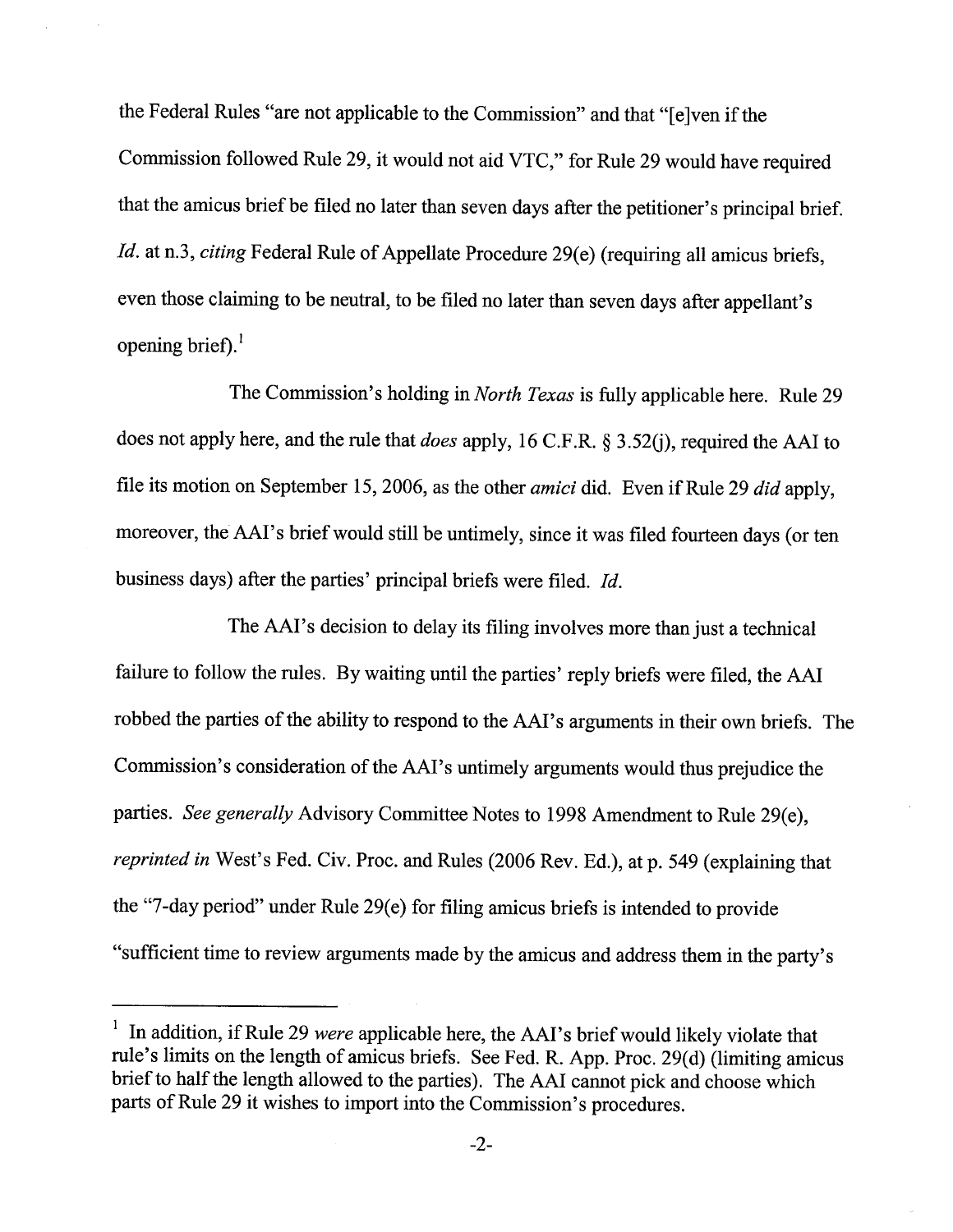responsive pleading."). Given the nature of the arguments made in the AAI's brief, the bulk of that prejudice would be felt by Rambus.

Moreover, while the Commission may be in a better position than Rambus to identify institutional concerns, it seems likely that an order allowing the AAI to file its untimely amicus brief in this case will encourage it and other amici in other future cases to file briefs after the parties' principal briefs have been filed, leading to ancillary litigation regarding the nature of the amicus brief, as well as requests by the parties for further briefing and concomitant delay.

<sup>&</sup>lt;sup>2</sup> The AAI claims that its brief is neutral and does not "support[] a particular outcome for or against either party." AAI Brief at 1. In fact, the brief, which is based on an incomplete and misleading description of the record evidence, argues that the Commission should strive for "costless" standards that are not "undermned by the incentives to innovate created by patent policy." Brief at 1-2. The AAI's brief also suggests that the Commission place on Rambus the burden of showing by clear and convincing evidence that "but for the incorporation of Rambus's technology into the JEDEC standards, there would have been materially less demand for JEDEC-compliant devices".  $Id$ . at 7. Such arguments (which are not supported by the case law or the record) are clearly adverse to Rambus's position, and the AAI's protestations of neutrality should be ignored. See North Texas, 2005 WL 1541535 (refusing to accept VTC's claim of neutrality and looking to VTC's arguments to determine whether they would, if accepted, require affirmance or reversal of Initial Decision.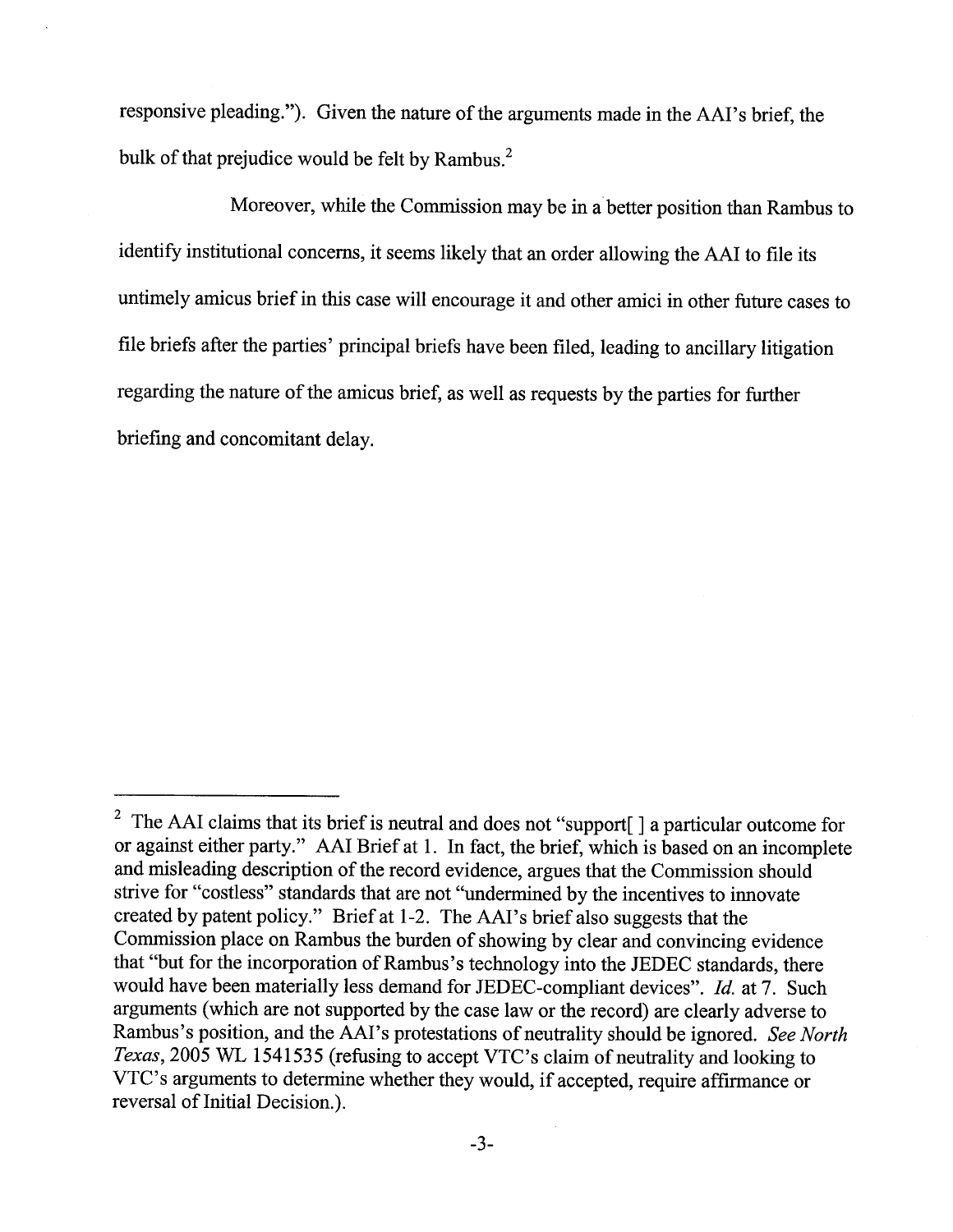# III. CONCLUSION

For all of the foregoing reasons, the AAI's motion for leave to file an amicus

brief should be denied.

DATED: October 5, 2006 Respectfully submitted,

**C**Gregory P. Stone Steven M. Perr MUNGER, TOLLES & OLSON LLP 355 South Grand Avenue, 35th Floor Los Angeles, California 90071-1560 (213) 683-9100

A. Douglas Melamed Paul Wolfson WILMER CUTLER PICKERING HALE AND DORR LLP 1875 Pennsylvania Avenue, N.W. Washington, D.C. 20006 (202) 663-6000

Attorneys for Respondent Rambus Inc.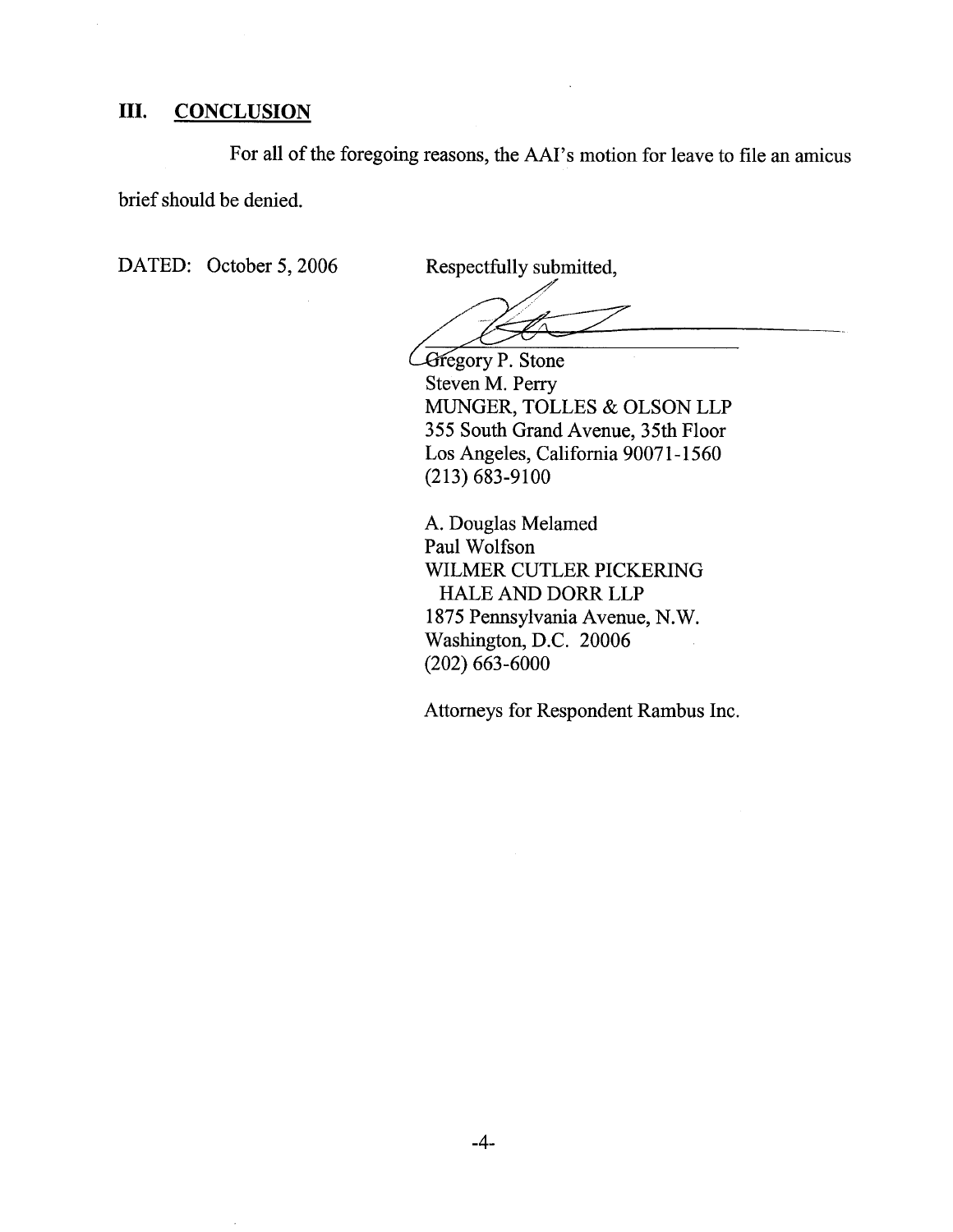#### UNITED STATES OF AMERICA BEFORE THE FEDERAL TRADE COMMISSION

COMMISSIONERS: Deborah Platt Majoras, Chairman Pamela Jones Harbour Jon Leibowitz Wiliam E. Kovacic J. Thomas Rosch

In the Matter of

RAMBUS INC.,  $\vert$  Docket No. 9302

a corporation.

## CERTIFICATE OF SERVICE

I, Helena T. Doerr, hereby certify that on October 5, 2006, I caused a true and correct copy of the *Opposition By Rambus Inc. To Motion Of American Antitrust* Institute, Inc. For Leave To File Brief As Amicus Curiae to be served on the following persons:

By Hand Delivery:

Donald S. Clark, Secretary Federal Trade Commission Room H- 159 600 Pennsylvania Avenue, N. Washington, D.C. 20580

Geoffrey Oliver, Esq. Assistant Director Bureau of Competition Federal Trade Commission 601 New Jersey Avenue, N. Washington, D.C. 20001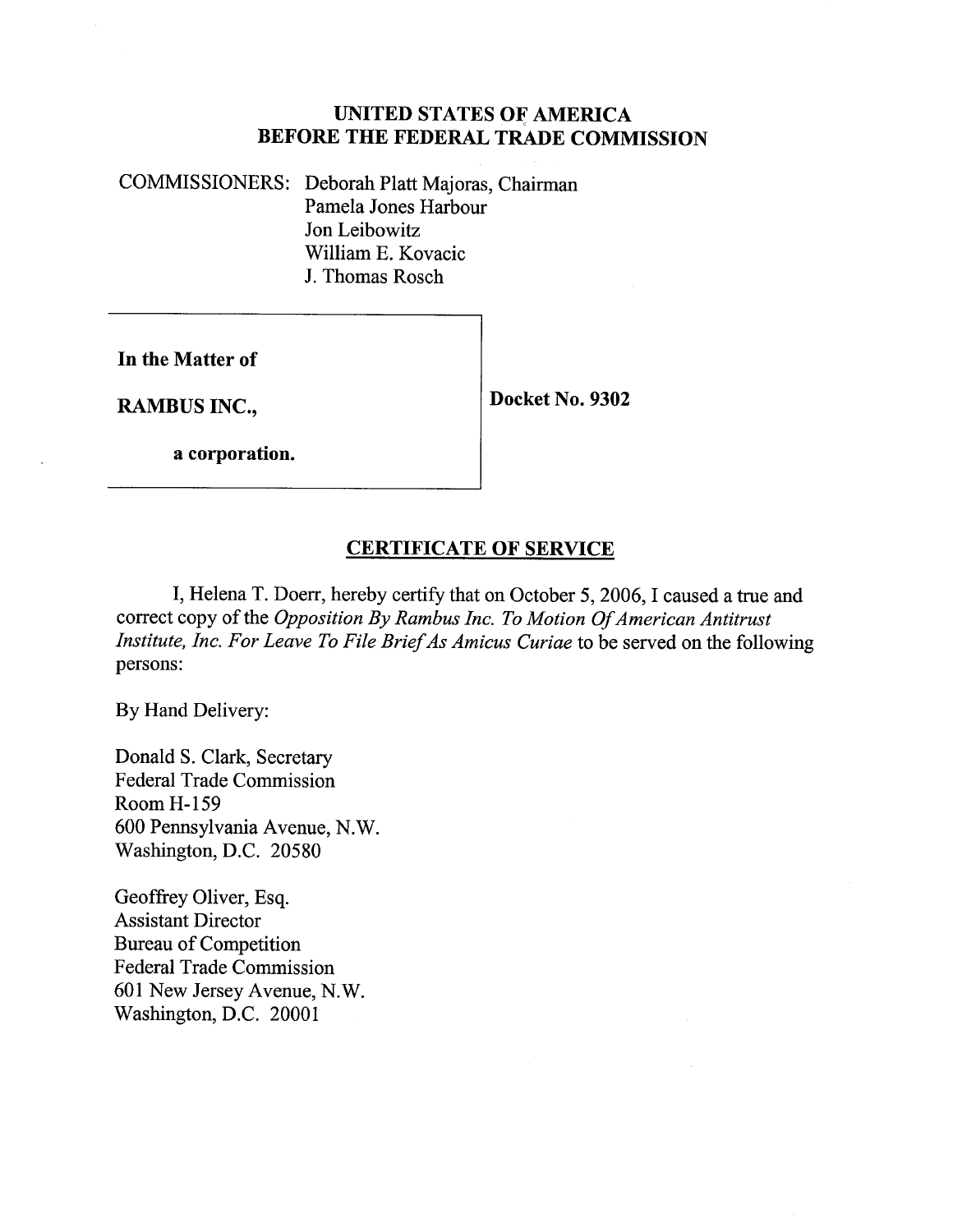By Facsimile and Overnight Delivery:

Jonathan Rubin Jonathan L. Rubin, P. 1717 K Street, N. Suite 600 Washington, D.C. 20036

Jared Bobrow Weil Gotshal & Manges LLP 201 Redwood Shores Parkway Redwood Shores, CA 94065

Wiliam J. Baer Arnold & Porter LLP 555 Twelfth Street, N. Washington, D.C. 20004

David Healey Weil Gotshal & Manges LLP 700 Louisiana, Suite 1600 Houston, TX 77002-2784

Kenneth L. Nissly Thelen Reid & Priest LLP 225 West Santa Clara Street, 12th Floor San Jose, CA 95113

Theodore G. Brown, III Townsen and Townsend and Crew LLP 379 Lyton Avenue Palo Alto, CA 94301

David Beddow O'Melvey & Myers, LLP 1625 Eye Street, N. Washington, D.C. 20006-4001